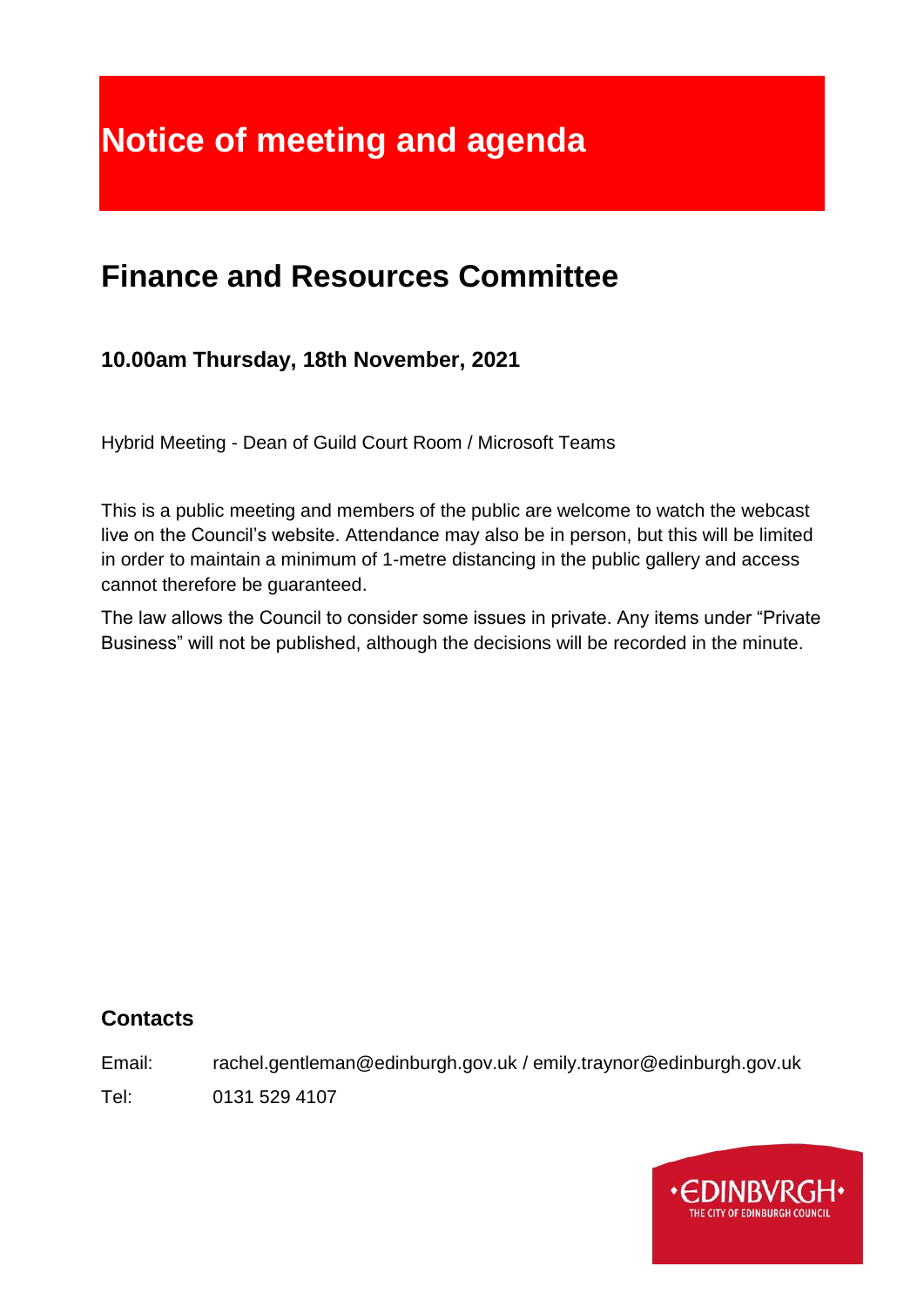# **1. Order of business**

**1.1** Including any notices of motion and any other items of business submitted as urgent for consideration at the meeting.

## **2. Declaration of interests**

**2.1** Members should declare any financial and non-financial interests they have in the items of business for consideration, identifying the relevant agenda item and the nature of their interest.

# **3. Deputations**

**3.1** If any.

#### **4. Minutes**

**4.1** None.

## **5. Forward Planning**

**5.1** None.

#### **6. Business Bulletin**

**6.1** None.

#### **7. Executive decisions**

| 7.1 | City of Edinburgh Council - 2020/21 Annual Audit Report to the<br>Council and the Controller of Audit – referral from the<br>Governance, Risk and Best Value Committee               | 7 - 278     |
|-----|--------------------------------------------------------------------------------------------------------------------------------------------------------------------------------------|-------------|
| 7.2 | Consultants Costs 2020/21 – Report by the Executive Director of<br><b>Corporate Services</b>                                                                                         | $279 - 300$ |
| 7.3 | The City of Edinburgh Council Charitable Trusts - report to those<br>charged with governance on the 2020/21 audit – Report by the<br><b>Executive Director of Corporate Services</b> | $301 - 360$ |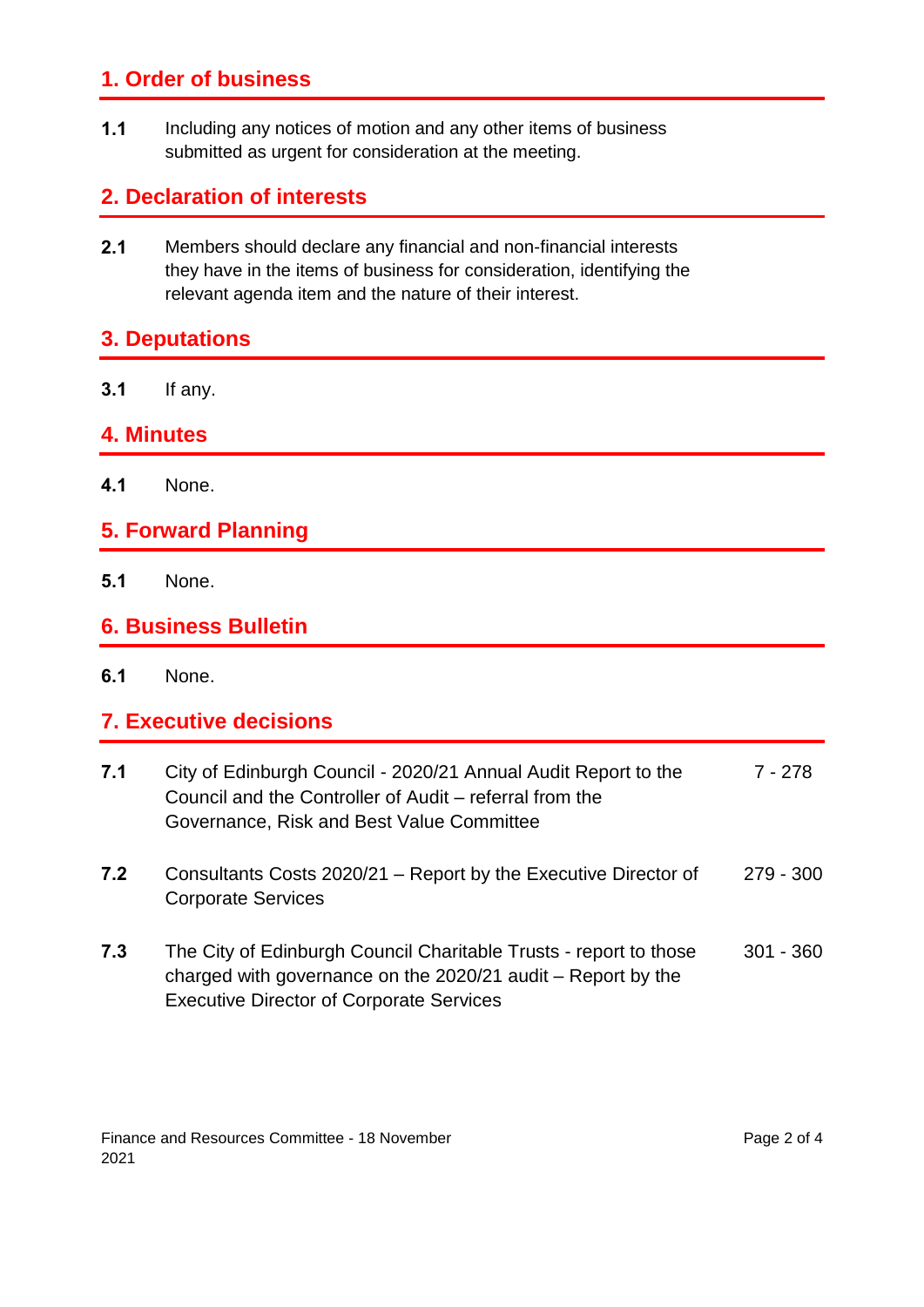- **7.4** 2020/21 Common Good Annual Performance Report Report by the Executive Director of Corporate Services 361 - 374
- **7.5** Capacity to deliver the 2021/22 Internal Audit plan Report by the Executive Director of Corporate Services 375 - 378

#### **8. Routine decisions**

**8.1** None.

#### **9. Motions**

**9.1** None.

#### **Nick Smith**

Service Director, Legal and Assurance

#### **Committee Members**

Councillor Rob Munn (Convener), Councillor Joan Griffiths (Vice-Convener), Councillor Chas Booth, Councillor Graeme Bruce, Councillor George Gordon, Councillor Graham Hutchison, Councillor Andrew Johnston, Councillor Alasdair Rankin, Councillor Neil Ross and Councillor Mandy Watt

#### **Information about the Finance and Resources Committee**

The Finance and Resources Committee consists of 11 Councillors and is appointed by the City of Edinburgh Council. This meeting of the Finance and Resources Committee is being held in the Dean of Guild Court Room in the City Chambers on the High Street in Edinburgh and remotely by Microsoft Teams.

#### **Further information**

If you have any questions about the agenda or meeting arrangements, please contact Rachel Gentleman and Emily Traynor, Committee Services, City of Edinburgh Council, Business Centre 2.1, Waverley Court, 4 East Market Street, Edinburgh EH8 8BG, Tel 0131 529 4107, email rachel.gentleman@edinburgh.gov.uk / emily.traynor@edinburgh.gov.uk

The agenda, minutes and public reports for this meeting and all the main Council committees can be viewed online by going to [https://democracy.edinburgh.gov.uk/.](https://democracy.edinburgh.gov.uk/)